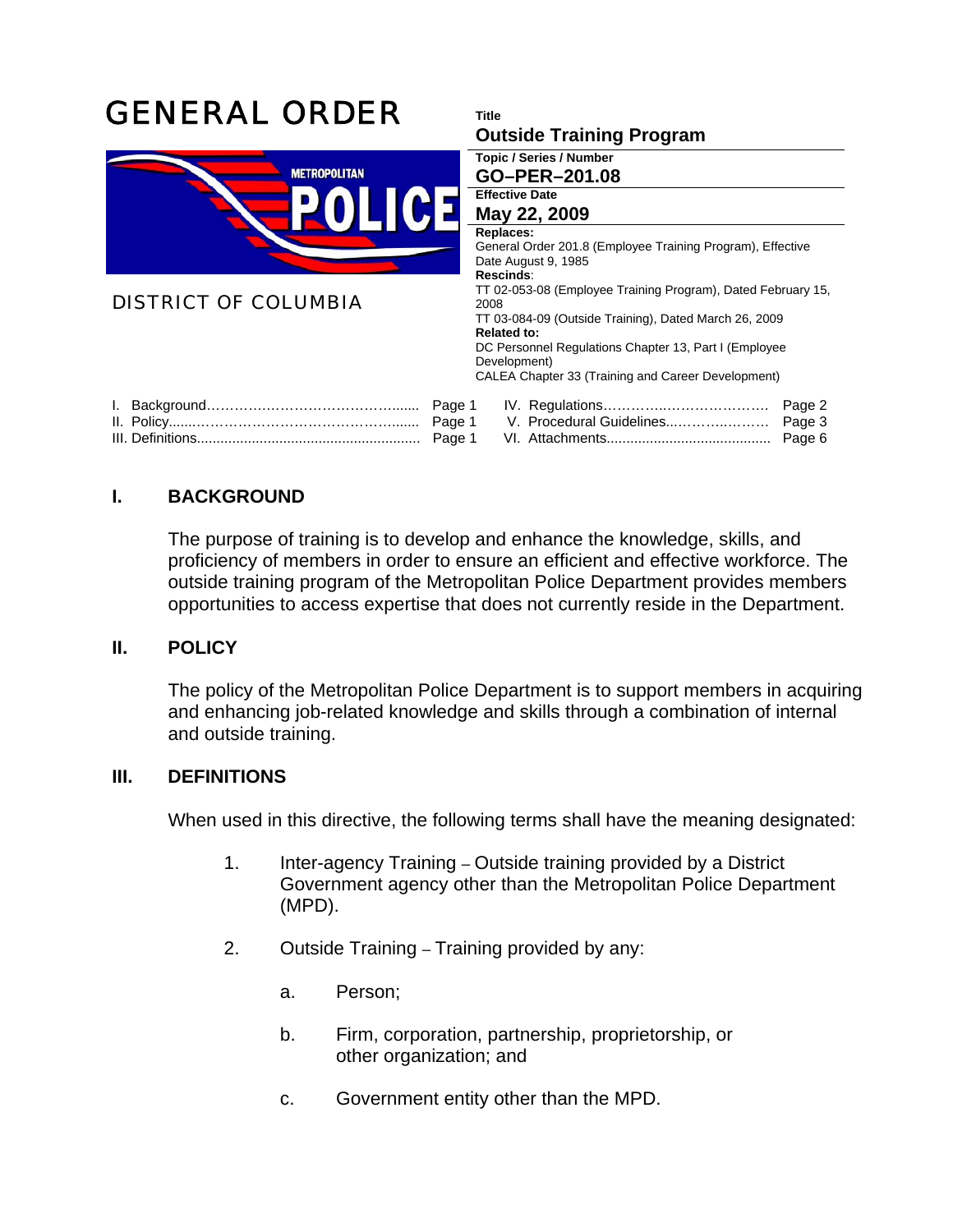- 3. Member A sworn or non-sworn MPD employee.
- 4. Training Course of instruction, seminar, conference, or other type of formal program conducted for the purpose of developing and enhancing job-related knowledge, skills, and/or proficiency.

## **IV. REGULATIONS**

- A. The Outside Training Program shall be conducted in accordance with District Personnel Manual, Chapter 13, Employee Development.
- B. The Chief of Police or his/her designated official shall approve all requests for outside training. Commitments to attend outside training shall be made only after the Chief of Police or his/her designated official has approved, in writing, a training request.
- C. Members who attend outside training, which is conducted during duty hours, and which was not approved in advance by the Chief of Police or designee shall use their own annual or compensatory leave to attend the training.
- D. Members approved for participation in an outside training program, except as described in Part IV.H below, shall complete and meet the requirements of the Outside Training Obligated Service Agreement [UN Form 38-A (Attachment A)]. This Agreement shall require the member to:
	- 1. Continue in the service of the MPD after the end of the training period for a period of time equal to three (3) times the length of the training period, unless the member is involuntarily separated from the MPD [District Personnel Manual § 1310.1(a)];
	- 2. Pay to the MPD the amount of all expenses incurred in connection with the training, other than his/her salary (if any), if the member voluntarily leaves MPD service before the end of the period for which he/she had agreed to serve (District Personnel Manual § 1310.1(b)];
- E. In determining the required service covered in the Outside Training Obligated Service Agreement, members shall be given credit for service performed beginning on his/her first workday after the end of the training (District Personnel Manual § 1310.3);
- F. Employees assigned to full-time outside training shall be counted as being in training the same number of hours as in a pay status during the training assignment, up to a maximum of eight (8) hours per day and forty (40) hours per week (District Personnel Manual § 1309.1).
- G. Members who enter into an Outside Training Obligated Service Agreement shall provide the MPD a minimum notice of ten (10) workdays prior to the member separating from MPD service (District Personnel Manual § 1310.4).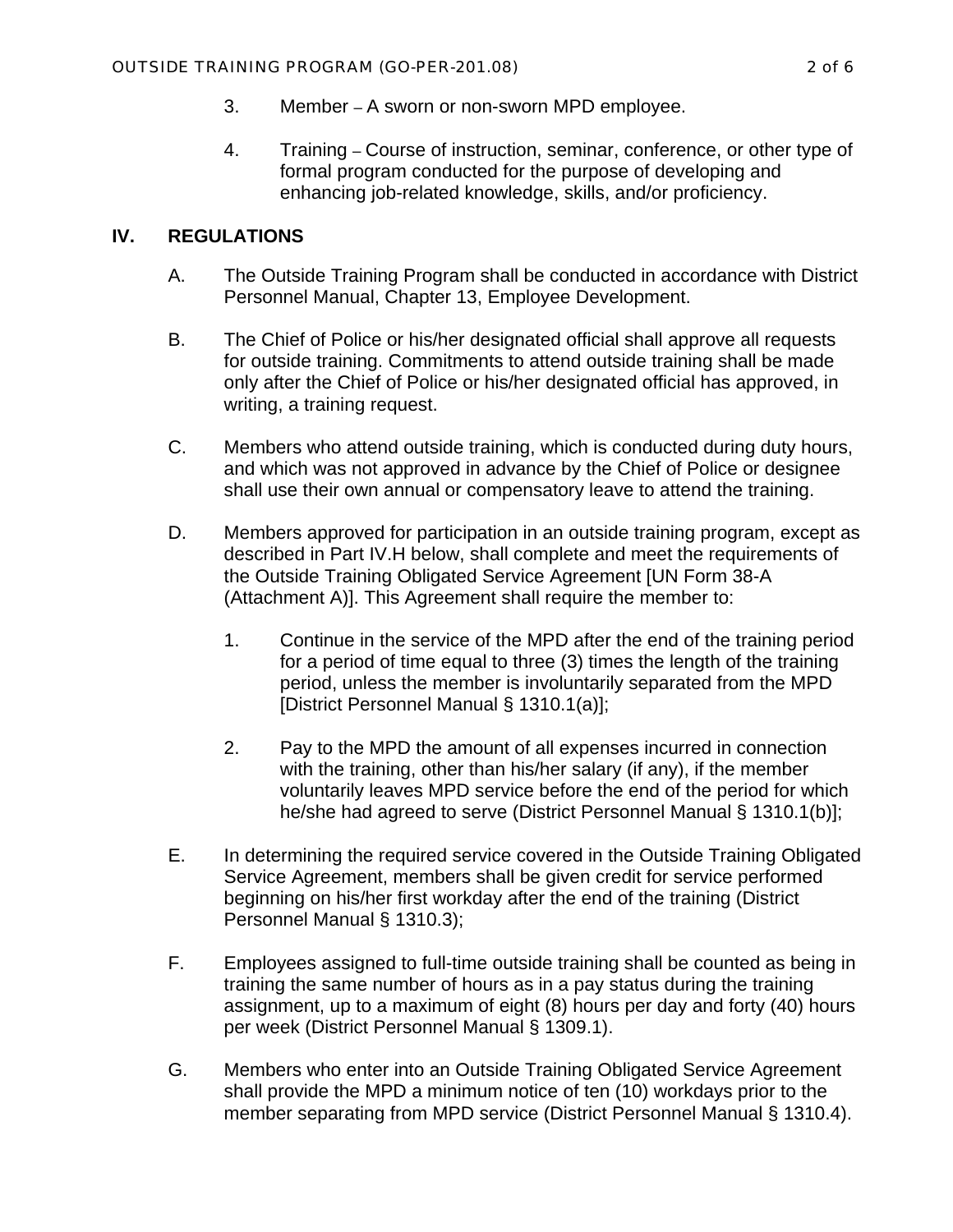- H. An Outside Training Obligated Service Agreement shall not be necessary when members (District Personnel Manual § 1310.5):
	- 1. Are selected for outside training provided by a manufacturer as part of a normal service contract as the result of purchase, lease, or demonstration of a product under a procurement contract;
	- 2. Are selected for outside training that does not exceed eighty (80) hours of duty time within a single training program;
	- 3. Are selected for training that is given through an independent study course; or
	- 4. When the cost of the training is below two thousand five hundred dollars (\$2,500).
- I. Members who are approved to attend outside training pursuant to this general order shall submit a certificate of successful completion of the training the Metropolitan Police Academy in accordance with this general order.
- J. Failure to comply with Part IV.I. above may result in the member being required to reimburse the MPD for any tuition and related fees, travel and *per diem* costs, and other expenses and the loss of annual leave to cover the length of the training in lieu of administrative leave granted.
- K. When it is determined that members have unjustifiably failed to complete an outside training program, the member shall pay to the MPD the amount of expenses incurred in connection with the training, other than his/her salary (if any) in accordance with these regulations (District Personnel Manual § 1312.2). The MPD, upon written determination of undue hardship may waive the repayment requirement (District Personnel Manual § 1312.3).

## **V. PROCEDURAL GUIDELINES**

- A. Members who wish to participate in an inter-agency or outside training program shall electronically submit a memorandum of request to the Chief of Police, through their chain-of-command, at least thirty (30) days prior to the date that such training is to take place.
	- 1. The memorandum of request shall:
		- a. Include the following information:
			- (1) Name of the requesting member;
			- (2) Rank or series title and grade;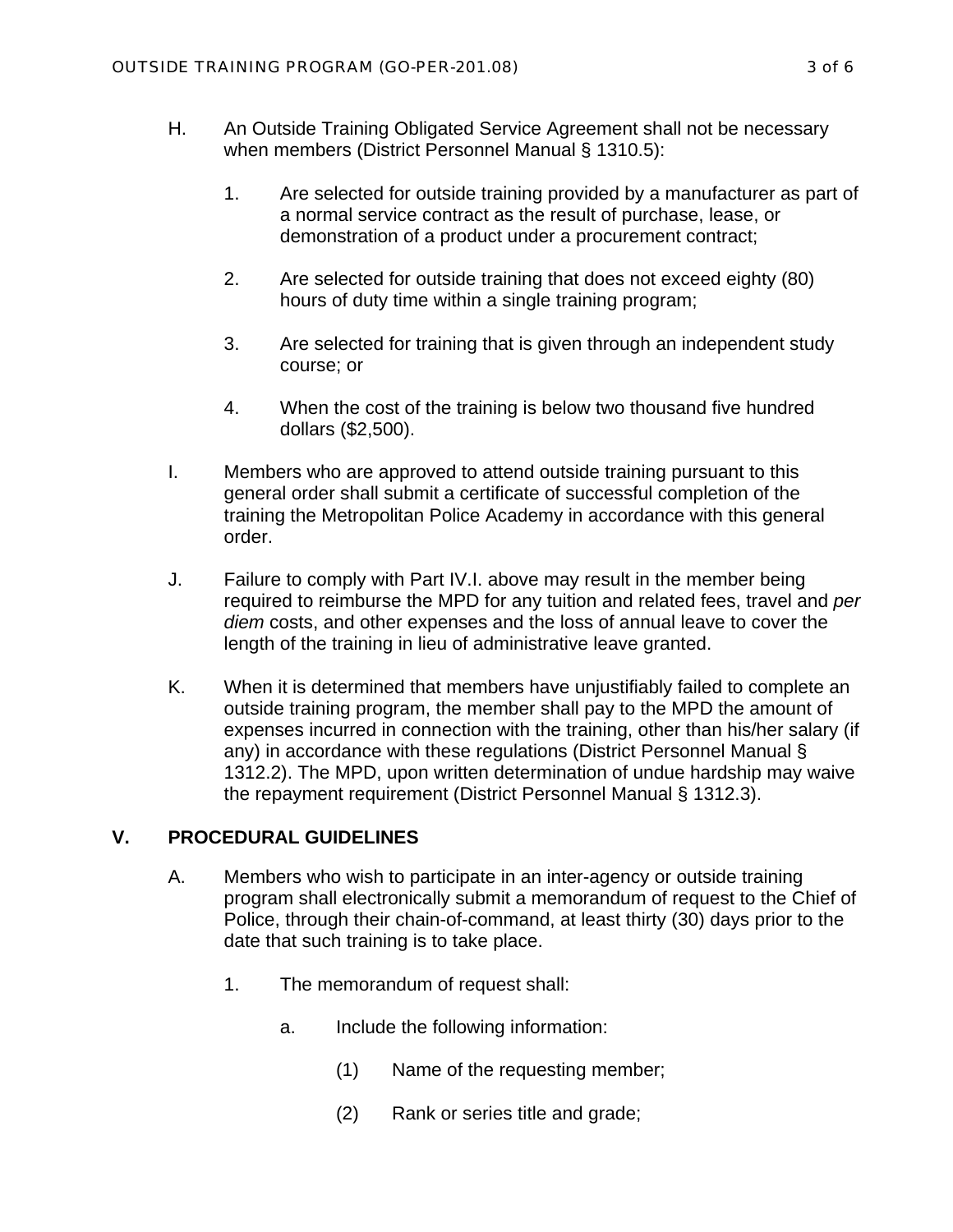- (3) Date of appointment to the MPD;
- (4) CAD Number;
- (5) Brief description of the member's assignment;
- (6) Justification for the training;
- (7) Number of hours of administrative leave requested in order to attend the training; and
- (8) Cost, if any, of the training.
- b. Use the routing shown in the Outside Training Request Memorandum Heading (Attachment B);
- c. Include as an attachment:
	- (1) Electronic copy of the brochure or other type of written narrative description of the training, including any related training/course numbers, that clearly identifies the content of the course of instruction being offered;
	- (2) Electronic copy of a completed and signed Metropolitan Police Department Outside Training Request [UN Form 38 (Attachment C)]; and
	- (3) Electronic copy of a completed UN 38-A (Outside Training Obligated Service Agreement) when the training equals or exceeds eighty (80) hours of duty time for a single training program or when the cost of the training is equal to or exceeds two thousand five hundred dollars (\$2,500).
- d. Route the requesting memo and attachments electronically using the Administrative Channel Electronic Correspondence via the assigned inbox in the Global Address List.
- 2. Following the completion of approved outside training:
	- a. Forward, through the chain of command, within five (5) business days of returning to MPD duty, to the Metropolitan Police Academy, Academic Services Branch, a certificate indicating successful completion of the training and a copy of the related UN Form 38 with Box 25 completed; or
	- b. Submit a memorandum, through the chain-of-command,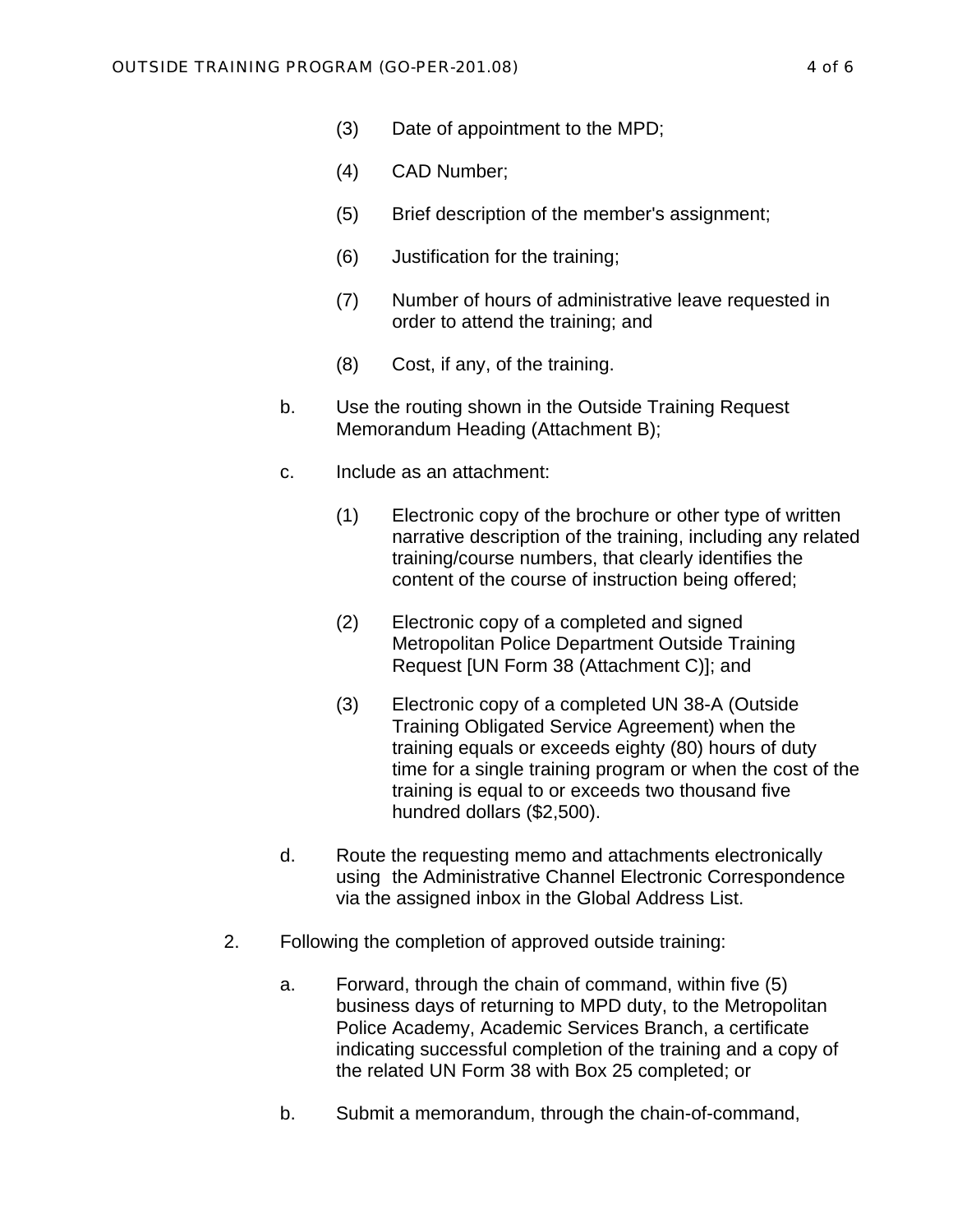explaining the reason(s) for the non-completion or failure of the training.

NOTE: As stated in Part IV.J above, failure to comply with Part IV.J. above may result in the member being required to reimburse the MPD for any tuition and related fees, travel and *per diem* costs, and other expenses and the loss of annual leave to cover the length of the training in lieu of administrative leave granted.

- B. Supervisory officials, Commanding Officials/Directors, and Bureau Heads shall review all requests for participation in outside training and approve those where the training enhances the ability of the member to contribute to achieving the element mission and objectives. Officials in the requesting member's chain of command shall have approve/disapprove the request within no more than seventy-two (72) hours after receipt of the request.
- C. The Commanding Official/Director, Metropolitan Police Academy (MPA), shall:
	- 1. Review all requests for participation in outside training to determine the relevance of the training to MPD training priorities and needs;
	- 2. Review the related training programs to ascertain the legitimacy of the training program and organization offering the program;
	- 3. Forward the requests, with a written recommendation, to the Assistant Chief, Professional Development Bureau;
	- 4. Ensure that the requestor is notified of the decision of the Chief of Police/designated official; and
	- 5. Ensure that the training records of all members who successfully complete all outside training are updated, to include the dates and types of training, any certificates received, and, if appropriate, test scores.
- D. The Assistant Chief, Professional Development Bureau, shall review all requests for participation in outside training and forward the requests, with a written recommendation as to the relevance to the MPD mission and objectives, to the Executive Director, Office of Resource Accountability.
- E. The Executive Director, Office of Resource Accountability, shall:
	- 1. Review and approve requests for outside training consistent with the availability of monetary funding; and
	- 2. Ensure that records are maintained of payments for travel,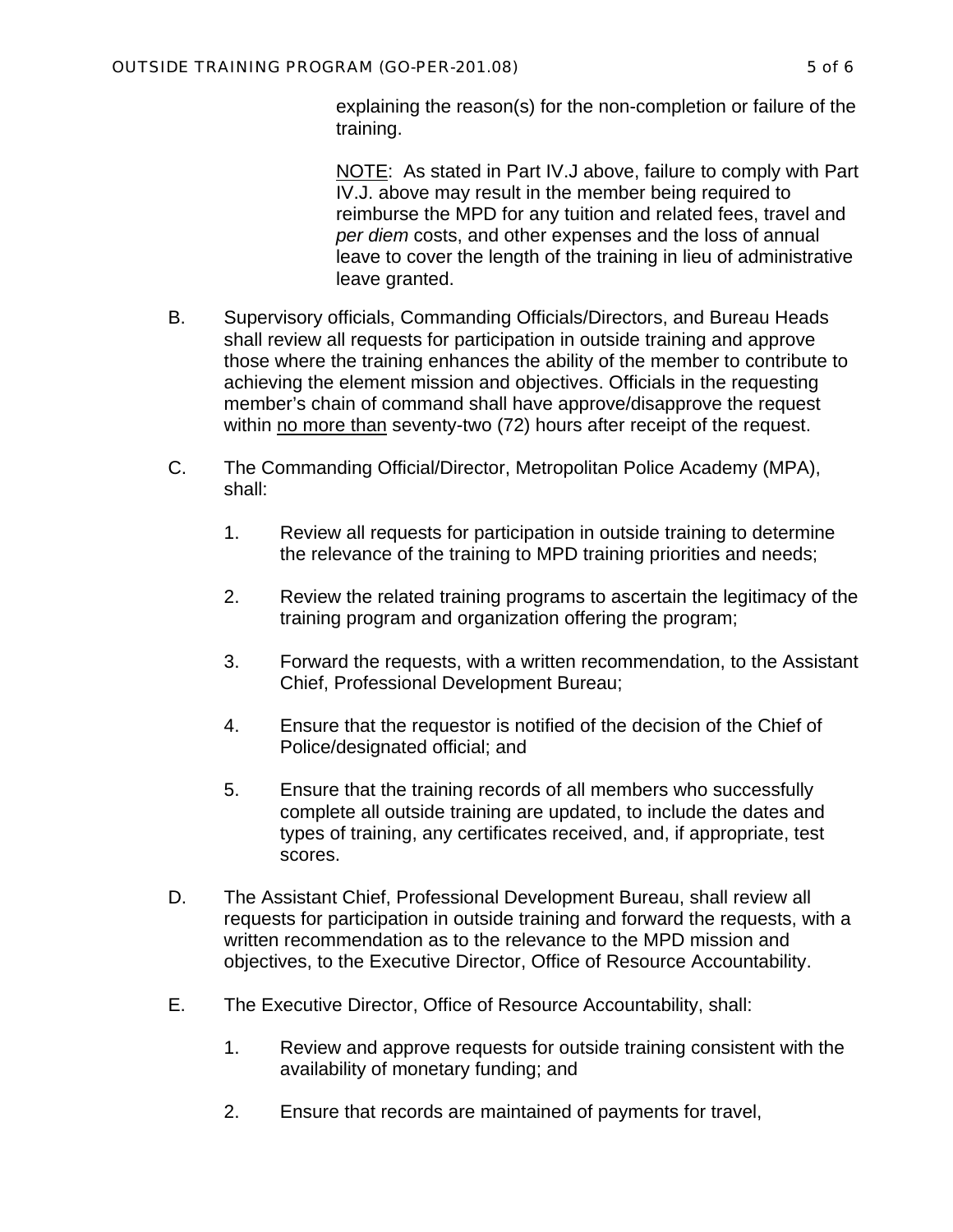registration, and fees, and other necessary expenses relating to approved training.

## **VI. ATTACHMENTS**

- 1. Attachment A: UN Form 38-A (Outside Training Obligated Service Agreement)
- 2. Attachment B: Outside Training Request Memorandum Heading
- 3. Attachment C: UN Form 38 (Metropolitan Police Department Outside Training Request)

Cathy of Laires

 Cathy L. Lanier Chief of Police

CLL:PH:JGW:MEB:PHC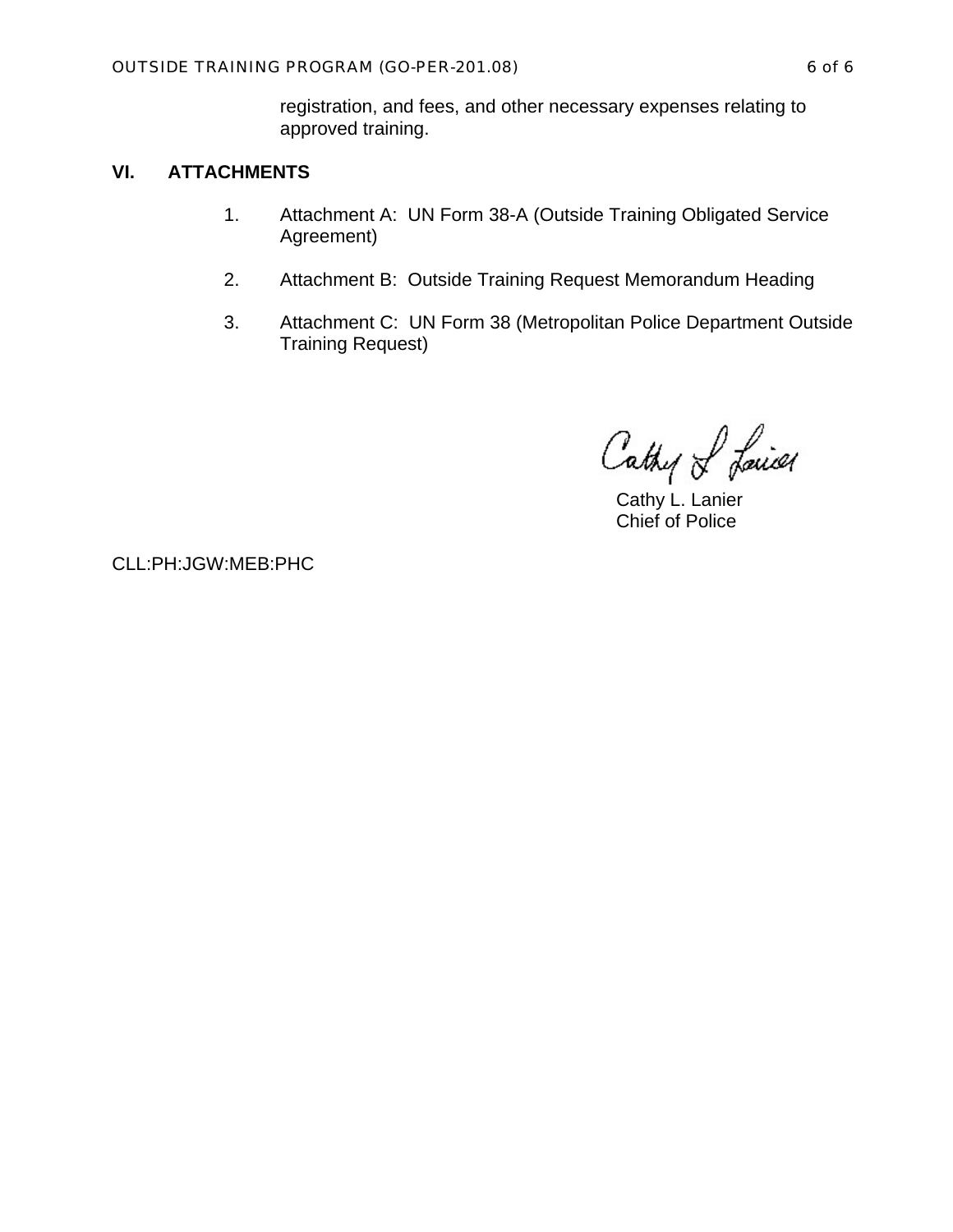# **METROPOLITAN POLICE DEPARTMENT**



Washington, D.C.



## **Outside Training Obligated Service Agreement**

- 1. I agree that upon completion of the training described on the attached UN Form 38, that I will remain with the Metropolitan Police Department (MPD) for a period of time equal to three times the length of the training or for any lesser period that may be determined according to current regulations. I agree that the term, "length of training," shall be as defined by the applicable laws and regulations in effect at the time and that the period of service shall be as computed by the Commanding Official/Director, Metropolitan Police Academy, or designee from official records, and that it shall commence on the first work day following the completion of training.
- 2. I agree to participate in, and complete the training to the best of my ability, unless my withdrawal is required by, or acceptable to, the MPD. I agree to obtain approval from my supervisor and/or Commanding Official/Director, Metropolitan Police Academy, or designee, in advance, of any change in my approved training program involving content and schedule changes, withdrawals, and in completions, and increased costs.
- 3. I agree that if I voluntarily leave the MPD before completing this period of service, I will reimburse the MPD Government for the related fees, travel, per diem, and other special expenses (excluding salary) paid to me, or on my behalf, in connection with this training. I also agree that, if I voluntarily leave the MPD to enter the service of another agency covered by the same provisions of law (Title V, Chapter 41, U.S. Code), before completing the period of service, that I will give my organization written notice of at least ten (10) work days during which time a determination concerning reimbursement will be made. If I fail to give this advance notice, or do not receive written notice of waiver of payment or transfer of my obligation to the MPD, I agree to repay the amount of additional expenses incurred by the MPD in this training.
- 4. I agree that if I fail to complete this training in a manner acceptable to the MPD, that I will reimburse the MPD for the related fees, travel, per diem, and other special expenses (excluding salary) paid to me, or on my behalf.
- 5. I understand that any amounts which may be due to the MPD, as a result of any failure on my part to meet the terms of this agreement, may be withheld from any monies owed to me by the MPD or may be recovered by such other methods as approved by law.
- 6. I understand that this Agreement does not commit the Metropolitan Police Department to continue my employment.

| Member's Name (Print: Last, First, M.I.): | To:<br>Training Dates-- From:         |  |  |
|-------------------------------------------|---------------------------------------|--|--|
| Member's Bureau/Element/Unit:             | <b>Training Title:</b>                |  |  |
| Member's CAD #:                           | Training Provider:                    |  |  |
| Member's Home Address:                    | Training Provider's Location/Address: |  |  |
| Member's Full Signature:                  | Date of Signature:                    |  |  |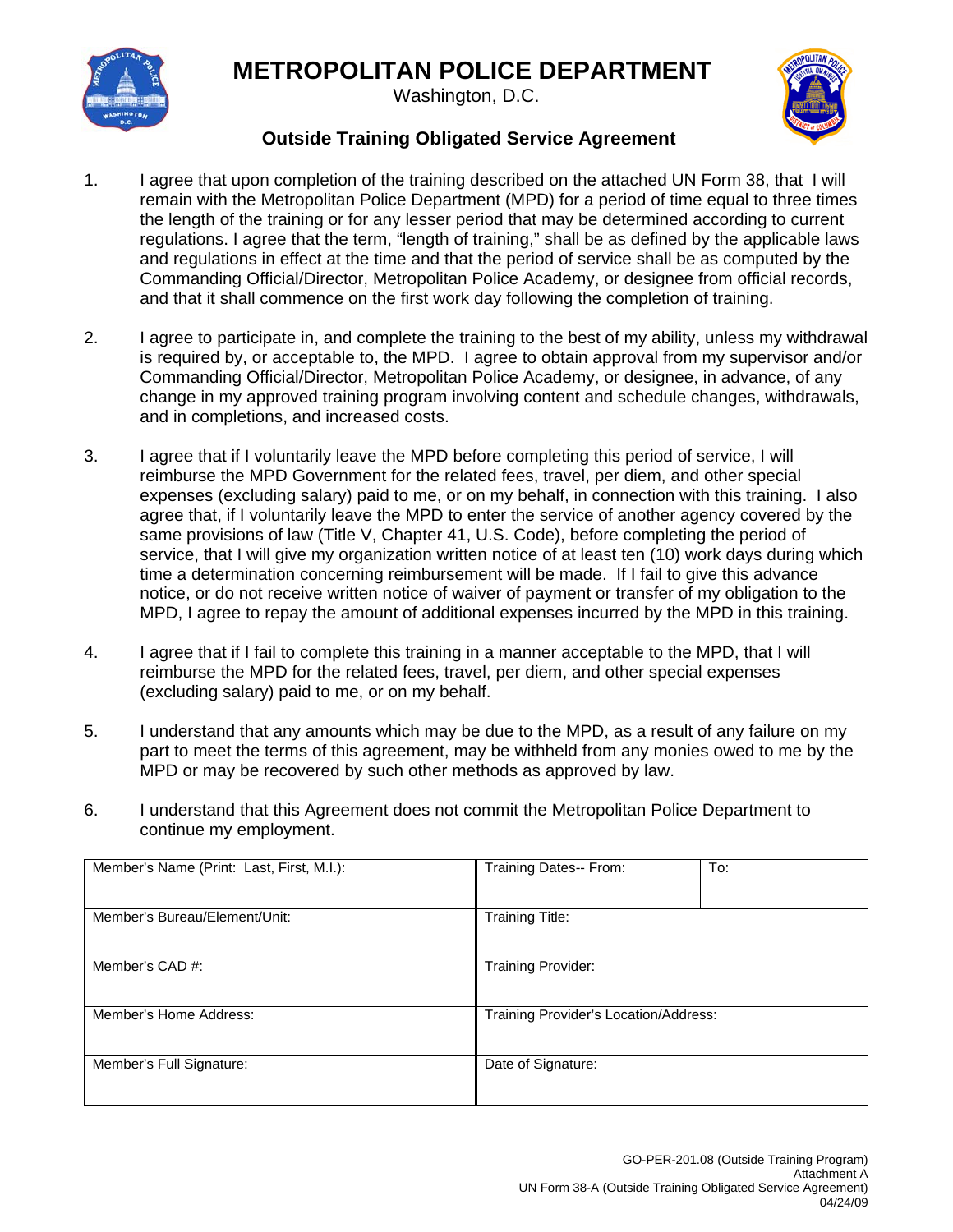

Unit - Element



| TO:   | <b>Chief of Police</b>                                                                          |
|-------|-------------------------------------------------------------------------------------------------|
| THRU: | <b>Executive Director</b><br>Resource Accountability                                            |
| THRU: | <b>Assistant Chief of Police / Executive Director</b><br><b>Professional Development Bureau</b> |
| THRU: | Commanding Official / Director<br>Metropolitan Police Academy                                   |
| THRU: | <b>Assistant Chief of Police / Executive Director</b><br><b>Member's Bureau</b>                 |
| THRU: | Commanding Official / Director<br><b>Member's Element</b>                                       |
| THRU: | <b>Member's Supervisory Official</b><br><b>Member's Element</b>                                 |
| FROM: | Member's Name<br><b>Member's Element</b>                                                        |

SUBJECT: Request for Outside Training

## **[WRITER: INSERT INFORMATION REGARDING THE TRAINING PROGRAM AND THE JUSTIFICATION FOR THE TRAINING.]**

**NOTE**: ALL REQUESTS FOR OUTSIDE TRAINING SHALL BE ROUTED TO THE CHIEF OF POLICE ELECTRONICALLY USING THE ADMINISTRATIVE CHANNEL ELECTRONIC CORRESPONDENCE SYSTEM AND THE APPROPRIATE ADMIN E-MAIL BOX. OFFICIALS MUST APPROVE/DISAPPROVE THESE REQUESTS WITHIN SEVENTY-TWO (72 HOURS) OF RECEIPT.

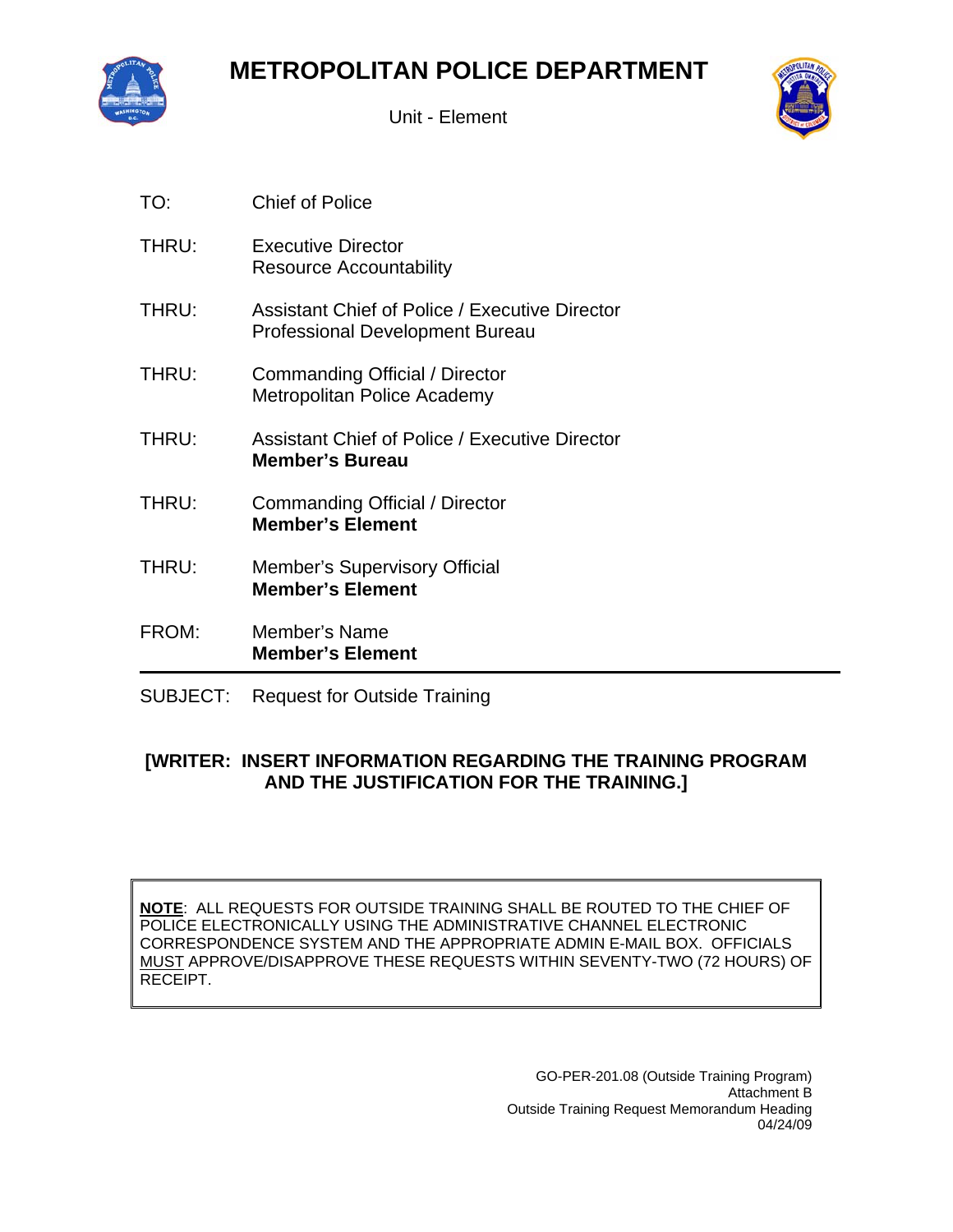| <b>Metropolitan Police Department</b><br><b>OUTSIDE TRAINING REQUEST</b>                                                 |                                                            |                                                                                                                                                                                                                                                                                                                                                     |                               | Inter-Agency<br>$\Box$<br>Non-District Government       |                                                                                                                           |                                               |               |  |
|--------------------------------------------------------------------------------------------------------------------------|------------------------------------------------------------|-----------------------------------------------------------------------------------------------------------------------------------------------------------------------------------------------------------------------------------------------------------------------------------------------------------------------------------------------------|-------------------------------|---------------------------------------------------------|---------------------------------------------------------------------------------------------------------------------------|-----------------------------------------------|---------------|--|
| 1. Name of Member (Last, First, M.I.):<br>2. CAD Number:                                                                 |                                                            |                                                                                                                                                                                                                                                                                                                                                     | 3. Bureau/Element/Unit:       |                                                         |                                                                                                                           |                                               |               |  |
|                                                                                                                          |                                                            |                                                                                                                                                                                                                                                                                                                                                     |                               |                                                         |                                                                                                                           |                                               |               |  |
| 4. Office Phone No:                                                                                                      |                                                            | 5. Fax No:                                                                                                                                                                                                                                                                                                                                          |                               | 6. E-Mail Address:<br>8. Assignment:                    |                                                                                                                           |                                               |               |  |
| 7. Position/Title, Series, Grade and Step:                                                                               |                                                            |                                                                                                                                                                                                                                                                                                                                                     |                               |                                                         |                                                                                                                           |                                               |               |  |
|                                                                                                                          |                                                            |                                                                                                                                                                                                                                                                                                                                                     |                               |                                                         | 9. Continued Service Agreement [ is / [ is not required [If required, attach UN Form 38-A (Obligated Service Agreement)]. |                                               |               |  |
| 10. Training Title, Catalog Number, and Description (Attach brochure or announcement):                                   |                                                            |                                                                                                                                                                                                                                                                                                                                                     |                               |                                                         |                                                                                                                           |                                               |               |  |
| 11. Training Period:                                                                                                     |                                                            |                                                                                                                                                                                                                                                                                                                                                     |                               | 12. Number of Course Hours:                             |                                                                                                                           |                                               |               |  |
| From:                                                                                                                    | To:                                                        |                                                                                                                                                                                                                                                                                                                                                     |                               | On Duty:<br>Off Duty:<br>Total:                         |                                                                                                                           |                                               |               |  |
| 13. Name and Address of Training Vendor:                                                                                 |                                                            |                                                                                                                                                                                                                                                                                                                                                     |                               | 14. Location of Training Site:                          |                                                                                                                           |                                               |               |  |
|                                                                                                                          |                                                            |                                                                                                                                                                                                                                                                                                                                                     |                               |                                                         |                                                                                                                           |                                               |               |  |
| 15.                                                                                                                      | Costs While in Training / Payment Source:<br>Appropriation | Grant, etc.                                                                                                                                                                                                                                                                                                                                         | Employee                      | 16.                                                     | Appropriation                                                                                                             | Related Cost / Payment Source:<br>Grant, etc. | Employee      |  |
| Salary                                                                                                                   |                                                            |                                                                                                                                                                                                                                                                                                                                                     |                               | Travel (incl. taxi,                                     |                                                                                                                           |                                               |               |  |
| <b>Benefits</b>                                                                                                          |                                                            |                                                                                                                                                                                                                                                                                                                                                     |                               | bus)                                                    | $\frac{1}{2}$                                                                                                             |                                               | $\mathbb{S}$  |  |
| Registration / Tuition                                                                                                   |                                                            | $$\overbrace{\hspace{2.5cm}}$                                                                                                                                                                                                                                                                                                                       |                               | Per Diem (incl.                                         |                                                                                                                           |                                               |               |  |
| Fees                                                                                                                     |                                                            | $\frac{1}{2}$                                                                                                                                                                                                                                                                                                                                       |                               | lodging, meals)                                         |                                                                                                                           |                                               | $$$ $$$       |  |
| Books/Materials                                                                                                          |                                                            | $\begin{picture}(20,20) \put(0,0){\line(1,0){10}} \put(15,0){\line(1,0){10}} \put(15,0){\line(1,0){10}} \put(15,0){\line(1,0){10}} \put(15,0){\line(1,0){10}} \put(15,0){\line(1,0){10}} \put(15,0){\line(1,0){10}} \put(15,0){\line(1,0){10}} \put(15,0){\line(1,0){10}} \put(15,0){\line(1,0){10}} \put(15,0){\line(1,0){10}} \put(15,0){\line(1$ | $\frac{1}{2}$                 |                                                         |                                                                                                                           |                                               |               |  |
|                                                                                                                          |                                                            |                                                                                                                                                                                                                                                                                                                                                     |                               |                                                         | $\mathbb{S}$                                                                                                              | $\frac{1}{2}$                                 | $\frac{1}{2}$ |  |
| <b>TOTAL</b>                                                                                                             | \$                                                         | \$                                                                                                                                                                                                                                                                                                                                                  | \$                            | <b>TOTAL</b>                                            | \$                                                                                                                        | \$                                            | \$            |  |
| 17. Accounting Classification and Order Number:                                                                          |                                                            |                                                                                                                                                                                                                                                                                                                                                     |                               | 19. Funding Officer (Certification of Available Funds): |                                                                                                                           |                                               |               |  |
|                                                                                                                          |                                                            |                                                                                                                                                                                                                                                                                                                                                     | Date:                         |                                                         |                                                                                                                           |                                               |               |  |
| 18. Billing Address:                                                                                                     |                                                            |                                                                                                                                                                                                                                                                                                                                                     |                               | Printed Name and Title:                                 |                                                                                                                           |                                               |               |  |
|                                                                                                                          |                                                            |                                                                                                                                                                                                                                                                                                                                                     | <b>APPROVALS / SIGNATURES</b> |                                                         |                                                                                                                           |                                               |               |  |
| 20. I request approval of this training as being necessary to related to the mission of the unit to which I am assigned: |                                                            |                                                                                                                                                                                                                                                                                                                                                     |                               |                                                         |                                                                                                                           |                                               |               |  |
|                                                                                                                          |                                                            |                                                                                                                                                                                                                                                                                                                                                     |                               |                                                         |                                                                                                                           |                                               |               |  |
| Signature:<br>Date:                                                                                                      |                                                            |                                                                                                                                                                                                                                                                                                                                                     |                               |                                                         |                                                                                                                           |                                               |               |  |
| 21.                                                                                                                      | 22.                                                        |                                                                                                                                                                                                                                                                                                                                                     |                               | 23.                                                     |                                                                                                                           |                                               |               |  |
|                                                                                                                          |                                                            |                                                                                                                                                                                                                                                                                                                                                     |                               |                                                         |                                                                                                                           |                                               |               |  |
| Signature of Requestor's<br>Signature of Requestor's<br>Commanding Official / Director<br><b>Bureau Head</b>             |                                                            | Signature of Commanding<br>Official / Director (MPA)                                                                                                                                                                                                                                                                                                |                               |                                                         |                                                                                                                           |                                               |               |  |
|                                                                                                                          |                                                            |                                                                                                                                                                                                                                                                                                                                                     |                               |                                                         |                                                                                                                           |                                               |               |  |
|                                                                                                                          |                                                            |                                                                                                                                                                                                                                                                                                                                                     |                               |                                                         |                                                                                                                           |                                               |               |  |
| Name and Title<br>Name and Title                                                                                         |                                                            | Name and Title                                                                                                                                                                                                                                                                                                                                      |                               |                                                         |                                                                                                                           |                                               |               |  |
| Approved<br>Not Approved<br>Approved                                                                                     |                                                            | Not Approved<br>Approved<br>Not Approved                                                                                                                                                                                                                                                                                                            |                               |                                                         |                                                                                                                           |                                               |               |  |
| 24. Chief of Police (or Designated Official)                                                                             |                                                            |                                                                                                                                                                                                                                                                                                                                                     |                               | 25. Remarks (including reasons for non-approval)        |                                                                                                                           |                                               |               |  |
| Not Approved<br>Signature<br>$\Box$ Approved                                                                             |                                                            |                                                                                                                                                                                                                                                                                                                                                     |                               |                                                         |                                                                                                                           |                                               |               |  |
| 26. Certification of Training Completion                                                                                 |                                                            |                                                                                                                                                                                                                                                                                                                                                     |                               |                                                         |                                                                                                                           |                                               |               |  |
|                                                                                                                          |                                                            |                                                                                                                                                                                                                                                                                                                                                     |                               |                                                         |                                                                                                                           |                                               |               |  |
| Signature<br>Date                                                                                                        |                                                            |                                                                                                                                                                                                                                                                                                                                                     |                               |                                                         |                                                                                                                           |                                               |               |  |
|                                                                                                                          |                                                            |                                                                                                                                                                                                                                                                                                                                                     |                               |                                                         |                                                                                                                           |                                               |               |  |
| Name, Title and Office Phone Number                                                                                      |                                                            |                                                                                                                                                                                                                                                                                                                                                     |                               |                                                         |                                                                                                                           |                                               |               |  |
| <b>FOR MPD USE ONLY</b>                                                                                                  |                                                            | <b>Date Entered:</b>                                                                                                                                                                                                                                                                                                                                |                               |                                                         | Note:                                                                                                                     |                                               |               |  |